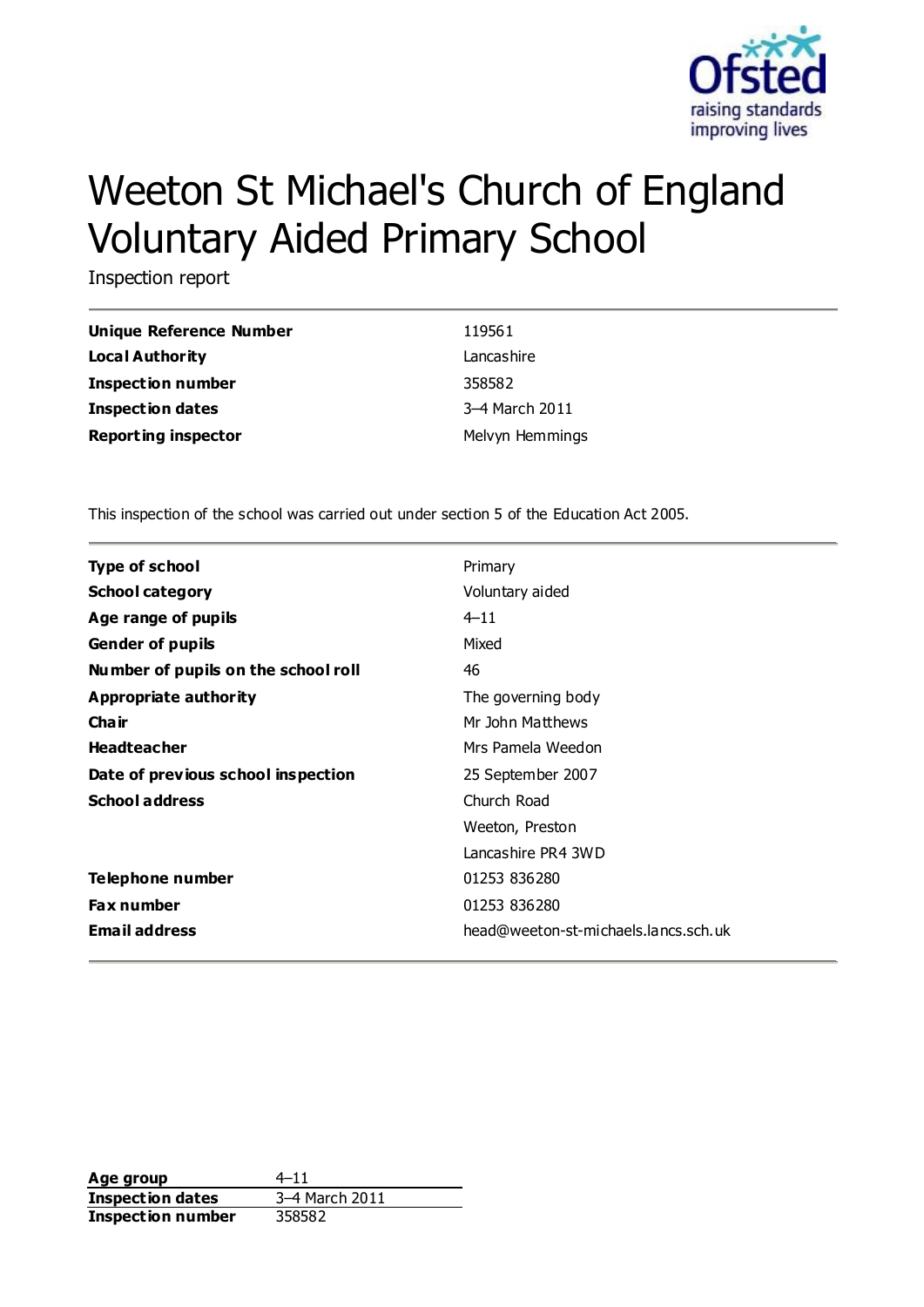The Office for Standards in Education, Children's Services and Skills (Ofsted) regulates and inspects to achieve excellence in the care of children and young people, and in education and skills for learners of all ages. It regulates and inspects childcare and children's social care, and inspects the Children and Family Court Advisory Support Service (Cafcass), schools, colleges, initial teacher training, work-based learning and skills training, adult and community learning, and education and training in prisons and other secure establishments. It assesses council children's services, and inspects services for looked after children, safeguarding and child protection.

Further copies of this report are obtainable from the school. Under the Education Act 2005, the school must provide a copy of this report free of charge to certain categories of people. A charge not exceeding the full cost of reproduction may be made for any other copies supplied.

If you would like a copy of this document in a different format, such as large print or Braille, please telephone 0300 123 4234, or email **[enquiries@ofsted.gov.uk](mailto:enquiries@ofsted.gov.uk)**.

You may copy all or parts of this document for non-commercial educational purposes, as long as you give details of the source and date of publication and do not alter the documentation in any way.

To receive regular email alerts about new publications, including survey reports and school inspection reports, please visit our website and go to 'Subscribe'.

Royal Exchange Buildings St Ann's Square Manchester M2 7LA T: 0300 123 4234 Textphone: 0161 618 8524 E: **[enquiries@ofsted.gov.uk](mailto:enquiries@ofsted.gov.uk)**

W: **[www.ofsted.gov.uk](http://www.ofsted.gov.uk/)**

© Crown copyright 2011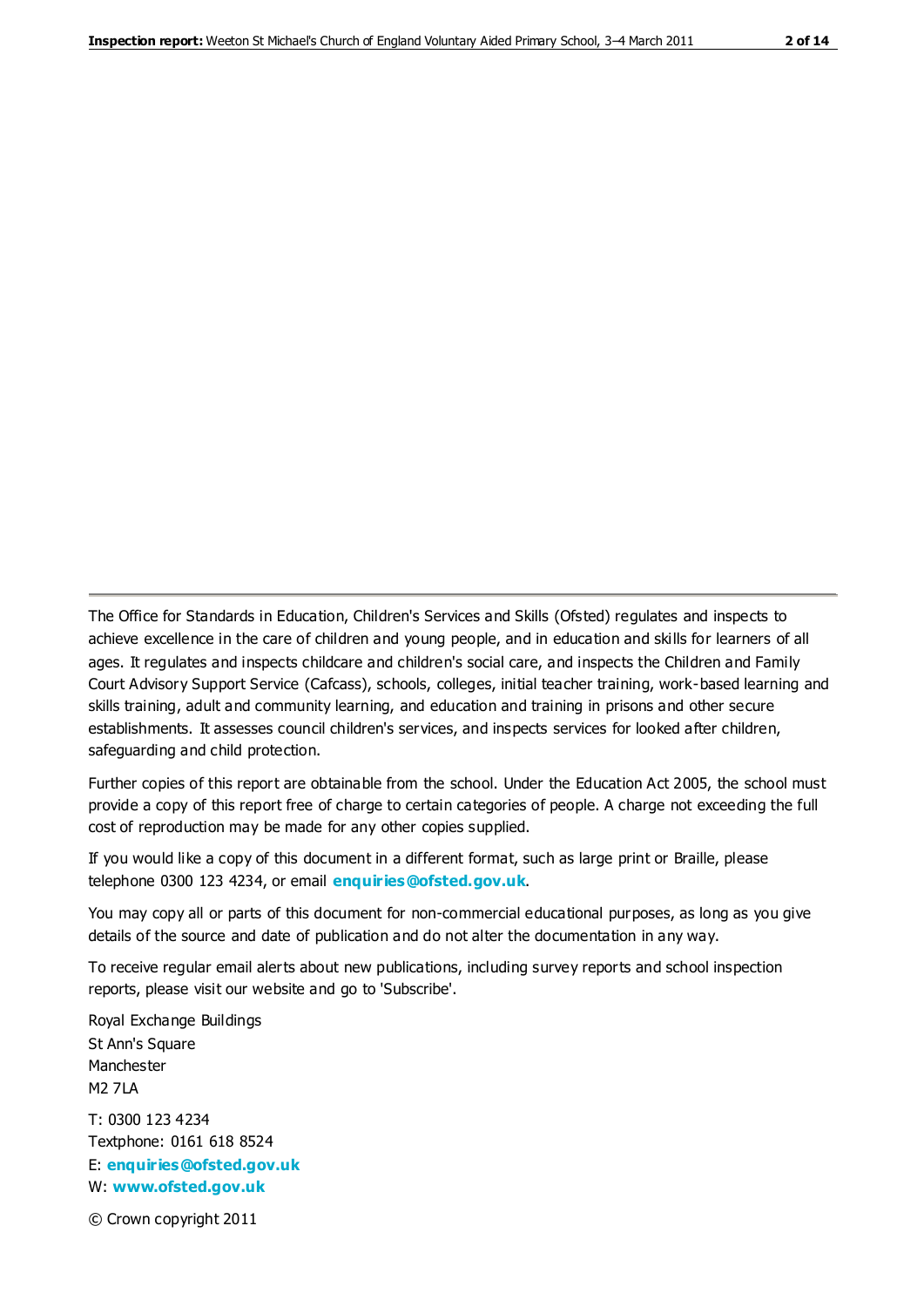# **Introduction**

This inspection was carried out by one additional inspector who visited nine lessons or parts of lessons. The inspector observed three teachers and held discussions with members of the governing body, staff, groups of pupils and the School Improvement Partner. He observed the school's work, and looked at school policies, records of meetings of the governing body, assessment information and curriculum planning. In addition, 28 responses to parents' and carers' questionnaires were received and analysed.

The inspection reviewed many aspects of the school's work. It looked in detail at a number of key areas.

- The impact of action taken to raise attainment in reading and writing.
- Whether boys and pupils who are more able are challenged sufficiently.
- $\blacksquare$  How consistently teachers inform pupils of the specific next steps in their learning.
- The extent to which development planning is focused on improving teaching and learning and raising attainment.

## **Information about the school**

Weeton is a much smaller than average size primary school whose pupils are taught in two mixed-age classes. The proportion of pupils known to be eligible for free school meals is below average. Almost all pupils are of White British heritage. The proportion of pupils with special educational needs and/or disabilities is below average. Following the last inspection, there was significant disruption to leadership and staffing until the appointment of the current headteacher in January 2009. The school has gained the Activemark and has Healthy School status.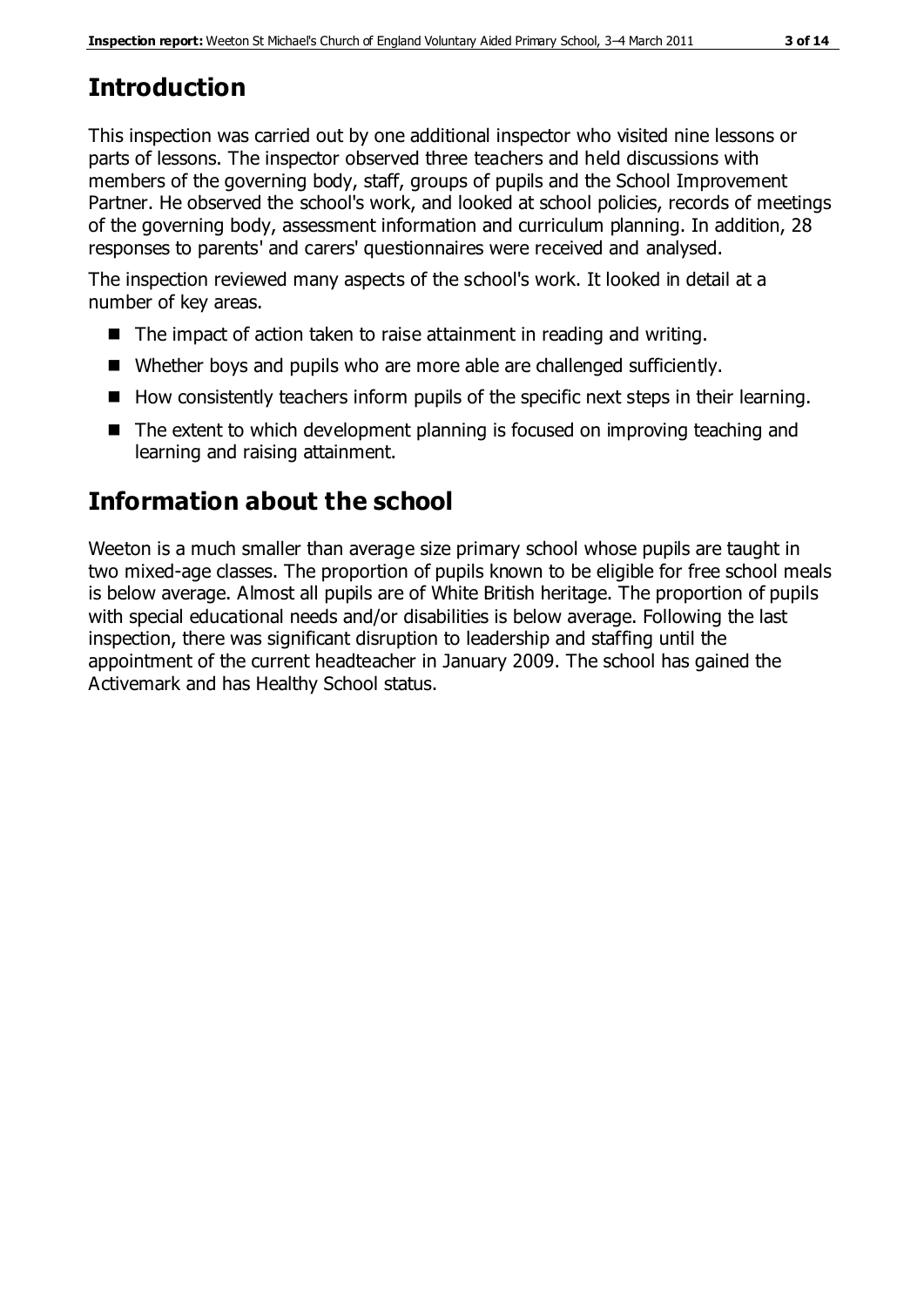**Inspection grades: 1 is outstanding, 2 is good, 3 is satisfactory, and 4 is inadequate** Please turn to the glossary for a description of the grades and inspection terms

# **Inspection judgements**

| Overall effectiveness: how good is the school? |  |  |  |
|------------------------------------------------|--|--|--|
|                                                |  |  |  |

#### **The school's capacity for sustained improvement 2**

### **Main findings**

Weeton is a good school. It has several outstanding features and is a stimulating setting in which to learn. The astute leadership of the headteacher and strong teamwork of staff and the governing body have brought stability to the school and successfully moved it forward. Attainment has been raised, progress accelerated and attendance improved. Leaders and the governing body know the school's strengths and areas for development because self-evaluation is accurate. Planning for improvement is detailed and effectively linked to outcomes in teaching, learning and attainment. Leaders are not complacent and know there is more to do. This includes extending the good practice evident in the monitoring and evaluation of teaching and learning in English and mathematics to other subjects. The school's recent track record indicates that the capacity for further improvement is good.

National comparative data indicates that attainment at the end of Year 6 is broadly average in English and mathematics. This data must be treated with caution because of the exceptionally small cohorts, sometimes involving only one pupil. Importantly, the school's own data show clearly that pupils make good progress throughout the school. A variety of strategies introduced to raise attainment in reading and writing have proved successful. Consequently, pupils read confidently and with expression. They can use a variety of writing styles, including narrative and instructional, to express their ideas. Nevertheless, their writing lacks precision in using accurate grammar and punctuation. In mathematics, pupils' number skills, such as in place value and decimal notation, are not as developed as other aspects of the subject.

Pupils' behaviour and the extent to which they are adopting a healthy lifestyle are outstanding. They are very polite, considerate and respectful of the views and ideas of others. Pupils' thoughtful behaviour makes a strong contribution to their learning and creates a very positive atmosphere in school. Teaching has many strengths, such as thorough planning to meet the needs of different groups, including pupils who are moreable. Marking and discussion is used positively to celebrate pupils' achievement. Nevertheless, the information given to pupils about the next steps in their learning is not always precise enough. The imaginative curriculum is extended by a variety of good quality enrichment activities. Provision in the Early Years Foundation Stage is good overall but the outdoor area is not used effectively to promote children's physical development. Excellent attention is given to all aspects of care, guidance and support. Staff ensure pupils are treated as unique individuals and are committed to their safety and well-being.

## **What does the school need to do to improve further?**

Raise attainment in writing and mathematics by: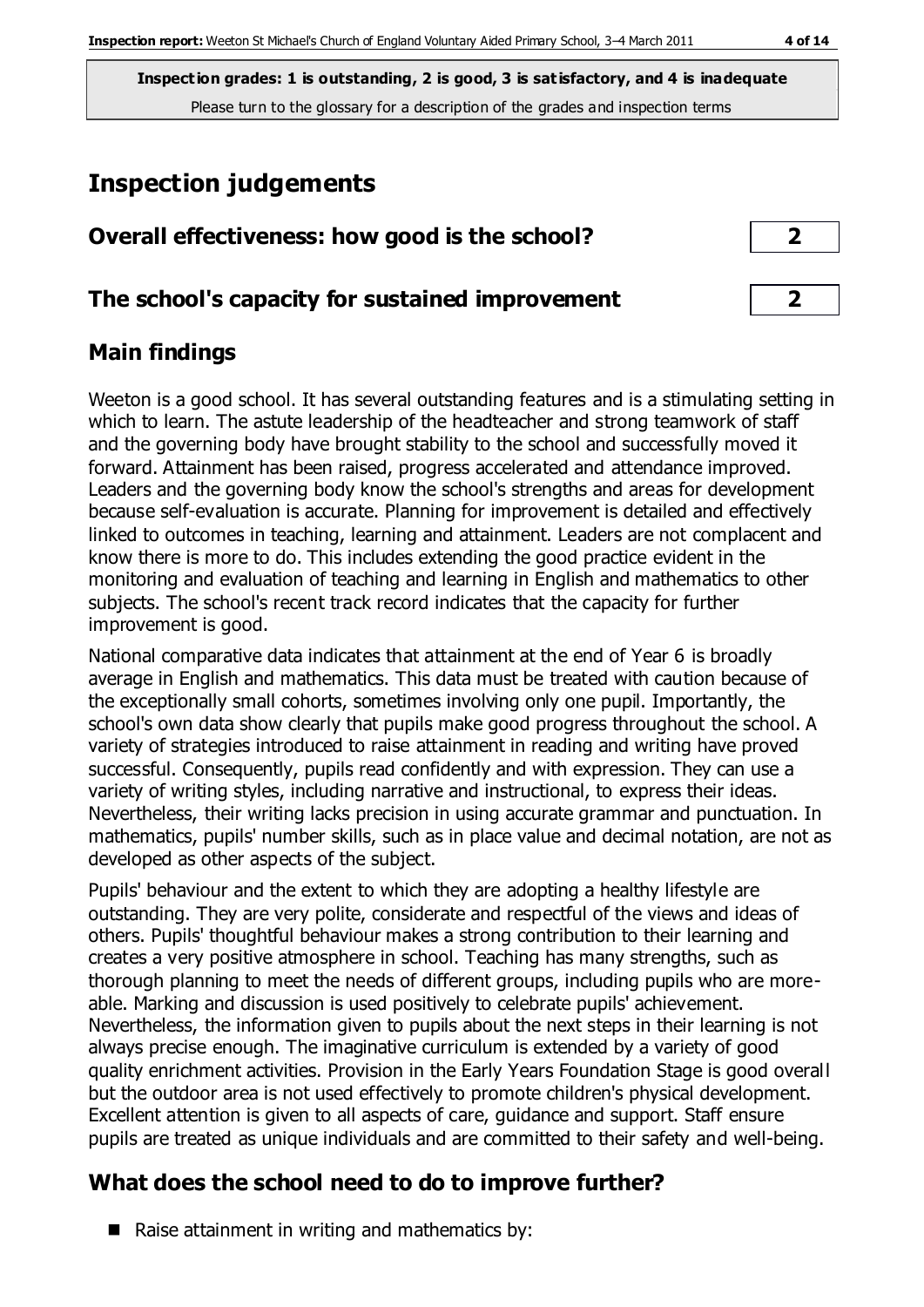**Inspection grades: 1 is outstanding, 2 is good, 3 is satisfactory, and 4 is inadequate**

- Please turn to the glossary for a description of the grades and inspection terms
- improving pupils' skills in using grammar and punctuation accurately
- developing pupils' ability to use number skills precisely
- ensuring teachers consistently provide pupils with specific information on how to improve their learning.
- Extend the good procedures for monitoring and evaluating teaching and learning in English and mathematics to other subjects.
- Use the outdoor area in the Early Years Foundation Stage effectively to promote children's physical development.

### **Outcomes for individuals and groups of pupils 2**

Pupils are enthusiastic and have positive attitudes to learning. They enjoy taking part in class and group discussions and, in so doing, express their thoughts clearly. This was evident when pupils in the Key Stage 2 class were talking about how to frame their own questions in response to a story. Pupils say they enjoy books and read for pleasure. Their writing is imaginative and presented with care but lacks accurate grammar and punctuation. They collaborate well on practical problem-solving activities in mathematics. Pupils' achievement is good from starting points that are generally below those typical for their age, although skill levels on entering the school vary widely from year to year. Pupils with special educational needs and/or disabilities make good progress because of the welltargeted extra support they are given. There is no significant difference between the achievement or the learning of different groups. The engagement of boys in lessons has improved and their learning and progress now matches that of girls.

Pupils enjoy being on one of the five school councils, such as the Eco Council or Healthy School Council. They carry out their responsibilities diligently and, in so doing, make a positive contribution to the life of the school. Pupils have a good understanding of how to stay safe and are confident that staff will help them if they have any worries. They have an excellent understanding of the need to eat a balanced diet and to take regular exercise in order to stay healthy. Pupils talked with enthusiasm about how the vegetables they grow in the school garden are used by the cook to make nourishing lunches. The take up of extra-curricular sports is high. Pupils' above average attendance, the good progress they are making in gaining basic skills and the effective way they work together to solve problems show that they are well-prepared for their future lives.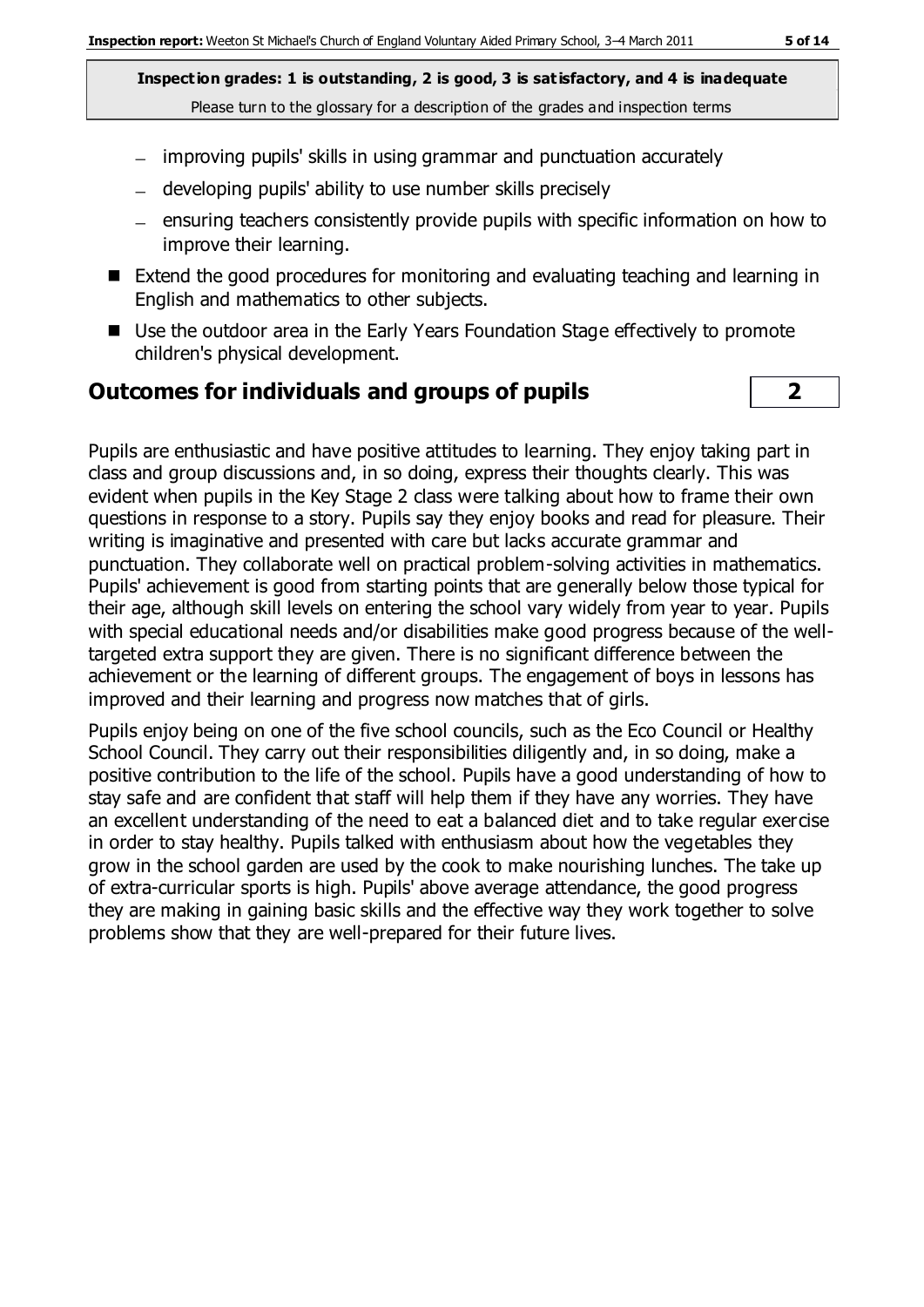**Inspection grades: 1 is outstanding, 2 is good, 3 is satisfactory, and 4 is inadequate** Please turn to the glossary for a description of the grades and inspection terms

These are the grades for pupils' outcomes

| Pupils' achievement and the extent to which they enjoy their learning                                                     | $\overline{2}$ |
|---------------------------------------------------------------------------------------------------------------------------|----------------|
| Taking into account:<br>Pupils' attainment <sup>1</sup>                                                                   | 3              |
| The quality of pupils' learning and their progress                                                                        | $\mathcal{P}$  |
| The quality of learning for pupils with special educational needs and/or disabilities<br>and their progress               | $\mathcal{P}$  |
| The extent to which pupils feel safe                                                                                      | $\overline{2}$ |
| Pupils' behaviour                                                                                                         | 1              |
| The extent to which pupils adopt healthy lifestyles                                                                       | 1              |
| The extent to which pupils contribute to the school and wider community                                                   | $\overline{2}$ |
| The extent to which pupils develop workplace and other skills that will contribute to<br>their future economic well-being | $\overline{2}$ |
| Taking into account:<br>Pupils' attendance <sup>1</sup>                                                                   | $\mathcal{P}$  |
| The extent of pupils' spiritual, moral, social and cultural development                                                   | 2              |

<sup>1</sup> The grades for attainment and attendance are: 1 is high; 2 is above average; 3 is broadly average; and 4 is low

### **How effective is the provision?**

Pupils say they enjoy lessons because teachers make learning fun. Teachers provide activities that are motivating and effective in promoting pupils' independent learning skills. They use a variety of teaching styles to engage all pupils. The objectives of the lesson are shared with pupils so they are clear about what they are to learn and how to complete the activity successfully. Pupils are not always as clear about the next steps in their learning, particularly in developing their number skills, because teachers' guidance for improvement is not always sufficiently specific. Adults promote good relationships, which leads to classrooms being friendly and calm places in which to learn. Teaching assistants provide effective support for all pupils and especially those with special educational needs and/or disabilities.

Extra-curricular activities are well attended and enrich the curriculum, and include sports, gardening and information and communication technology clubs. Opportunities to take part in educational visits, such as to the Grand Theatre in Blackpool, extend pupils' experiences. The well-planned curriculum is being further modified to better develop pupils' creative skills. A notable feature of this is the 'Community Carousel' in which members of the community work with pupils each week on activities, such as cross stitch and the design and making of fashion garments. The curriculum places strong emphasis on encouraging pupils to make informed choices to adopt healthy lifestyles. This has been recognised by the school gaining the Activemark and achieving Healthy School status.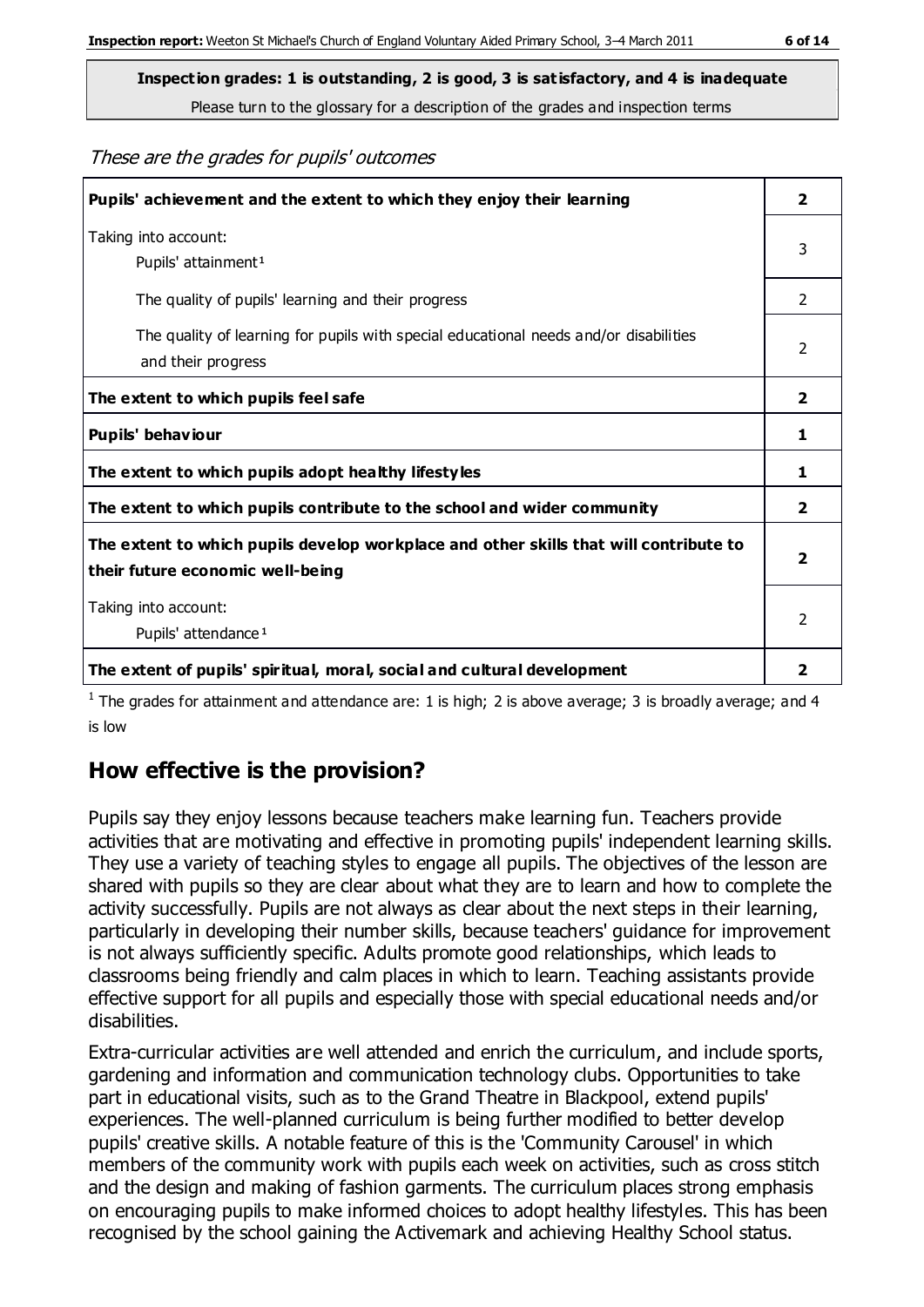The school is an extremely welcoming, safe and caring setting in which to learn. Extremely well targeted support for potentially vulnerable pupils plays an important role in fostering their learning and development and helping them to overcome any difficulties they maybe experiencing. Links with outside agencies, including the school's educational psychologist and healthcare professionals, are exemplary and ensure extra support for individual pupils is available when required. Pupils who have medical needs are supported effectively to ensure their well-being. Leaders have worked successfully to raise attendance and it continues to improve.

These are the grades for the quality of provision

| The quality of teaching                                                                                    |   |
|------------------------------------------------------------------------------------------------------------|---|
| Taking into account:<br>The use of assessment to support learning                                          |   |
| The extent to which the curriculum meets pupils' needs, including, where relevant,<br>through partnerships | 2 |
| The effectiveness of care, guidance and support                                                            |   |

### **How effective are leadership and management?**

Leaders successfully inspire those involved in school life to share a common sense of purpose in meeting ambitious targets for all pupils. As a result, morale is high amongst all staff. The governing body is active in its support of the school and is influential in shaping its direction. The monitoring and evaluation of teaching and learning in English and mathematics is comprehensive. It is not as well-developed in other subjects. The promotion of equal opportunity and tackling of discrimination is good. Improved procedures for tracking the progress of different groups highlighted that girls were doing better than boys. Action was taken that increased the level of engagement and challenge for boys and successfully narrowed the gap in their learning with that of girls. All safeguarding requirements are met, with the school having comprehensive policies and procedures to ensure the safety and welfare of pupils and staff. The training of all staff is of high quality, especially in child protection.

Partnership activity effectively develops learning opportunities that the school could not provide on its own, such as in sport. Leaders successfully promote community cohesion by encouraging pupils to view their role as not only members of the school but to consider their role in the local, national and international community. Good engagement with parents and carers, such as through regular parent and carer forums, ensures they are effectively involved in their children's learning and the work of the school.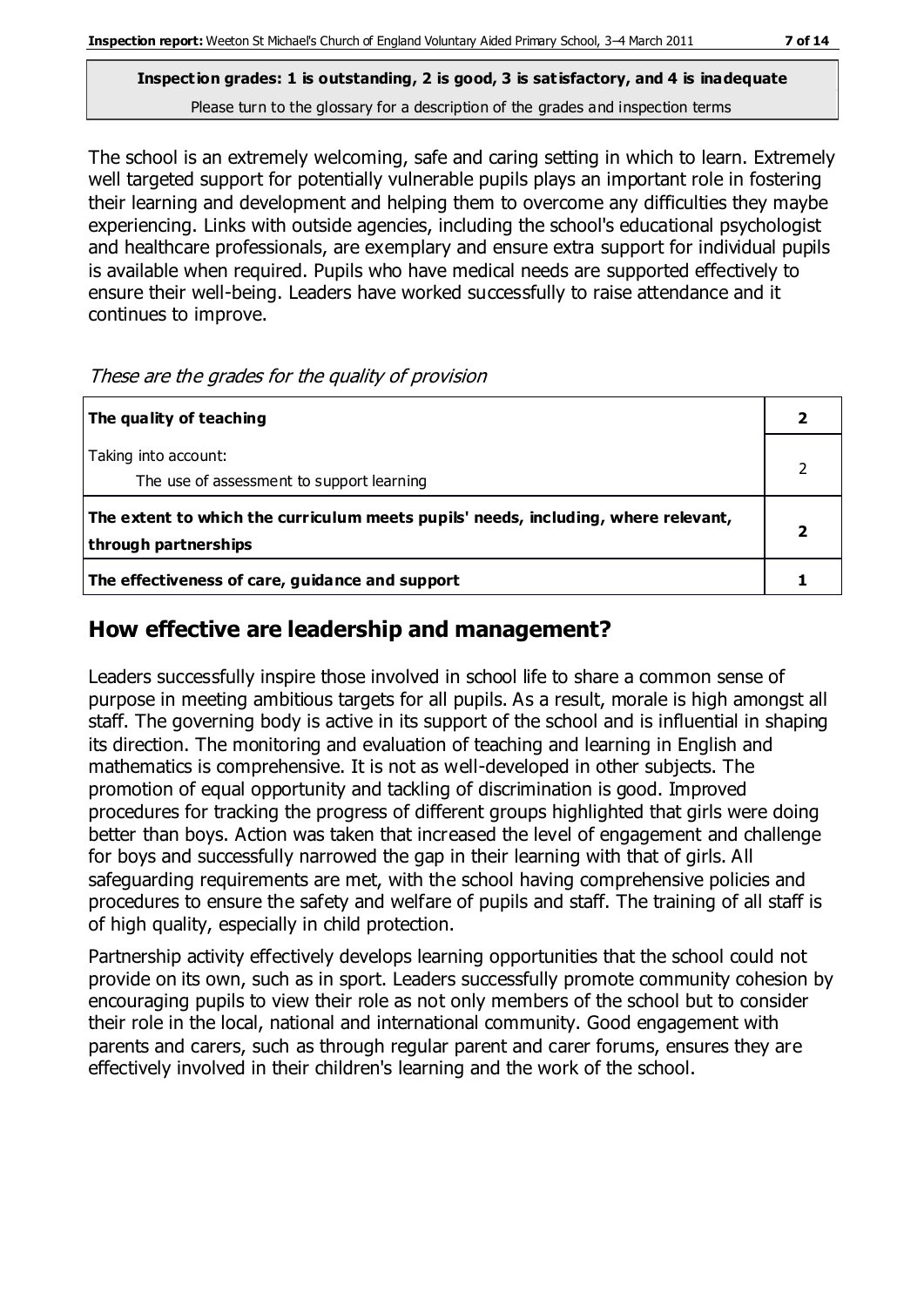**Inspection grades: 1 is outstanding, 2 is good, 3 is satisfactory, and 4 is inadequate** Please turn to the glossary for a description of the grades and inspection terms

These are the grades for leadership and management

| The effectiveness of leadership and management in embedding ambition and driving<br>improvement                                                                  | $\overline{\mathbf{2}}$ |
|------------------------------------------------------------------------------------------------------------------------------------------------------------------|-------------------------|
| Taking into account:<br>The leadership and management of teaching and learning                                                                                   | 2                       |
| The effectiveness of the governing body in challenging and supporting the<br>school so that weaknesses are tackled decisively and statutory responsibilities met | $\overline{2}$          |
| The effectiveness of the school's engagement with parents and carers                                                                                             | $\mathbf{2}$            |
| The effectiveness of partnerships in promoting learning and well-being                                                                                           | $\overline{2}$          |
| The effectiveness with which the school promotes equality of opportunity and tackles<br>discrimination                                                           | $\overline{\mathbf{2}}$ |
| The effectiveness of safeguarding procedures                                                                                                                     | $\overline{2}$          |
| The effectiveness with which the school promotes community cohesion                                                                                              | $\mathbf{2}$            |
| The effectiveness with which the school deploys resources to achieve value for money                                                                             | 2                       |

## **Early Years Foundation Stage**

Children make good progress because of consistently good teaching. Adults are aware of the needs of children of this age and provide them with activities that match their individual abilities and maintain their engagement. Children's behaviour is outstanding and contributes positively to their progress and the setting's friendly atmosphere. They confidently use information and communication technology to support their learning, such as when taking photographs of flowers with a digital camera. Children enjoy working together in pairs and small groups but can also work independently and make decisions for themselves.

The curriculum is enlivened by the opportunity to go on a variety of visits, such as to a centre for sea life in Blackpool. It successfully promotes children's personal and social development through such activities as buddy reading, in which they read a book with a pupil of a different age. Good leadership ensures that children's progress is checked carefully and that welfare arrangements are comprehensive. Children have access to the outdoor area throughout the day and thoroughly enjoy their activities. Nevertheless, its use does not promote their physical development as effectively as it does the other areas of learning. Parents and carers say that staff are approachable and keep them informed of their child's progress and how they can support learning at home.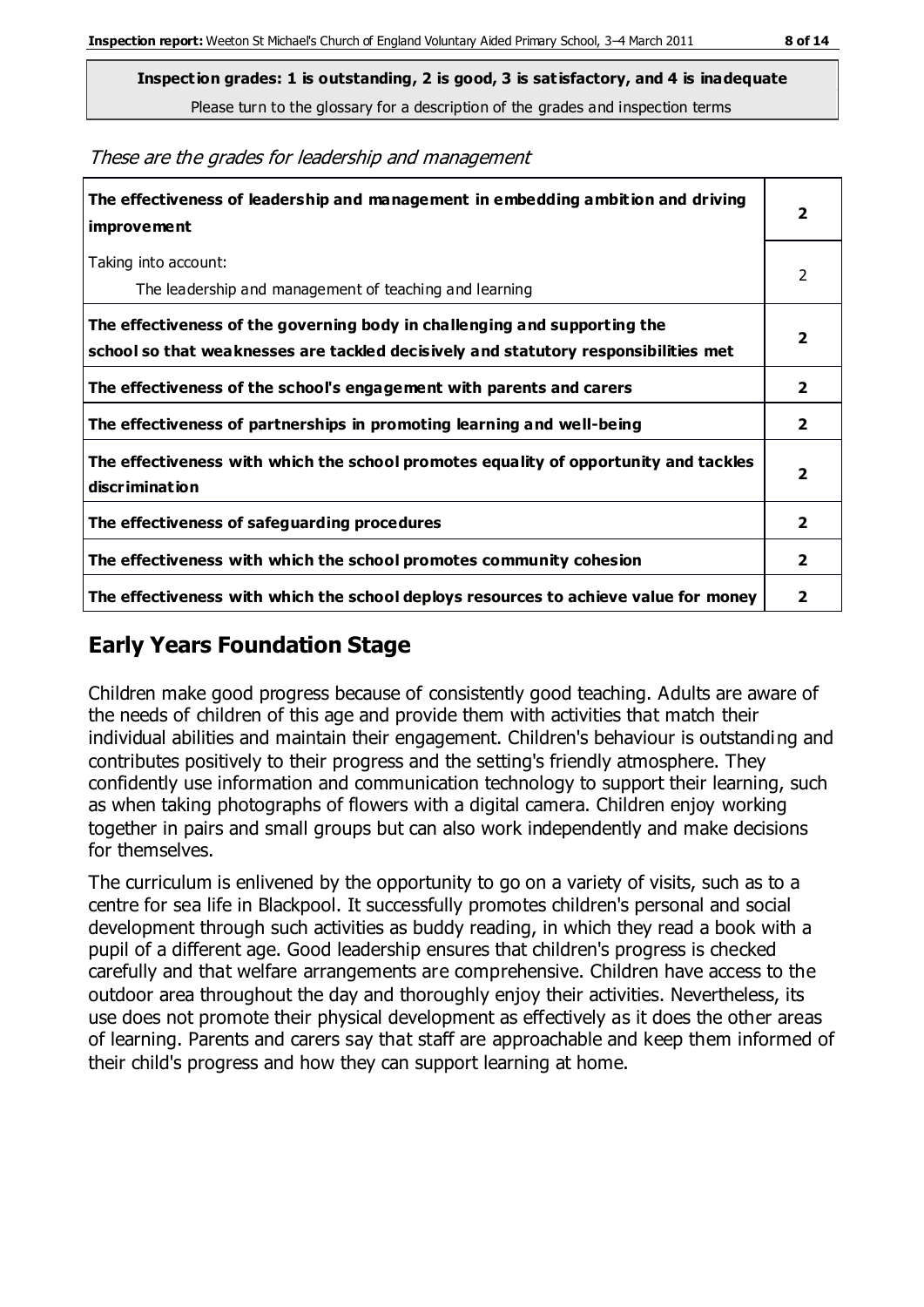**Inspection grades: 1 is outstanding, 2 is good, 3 is satisfactory, and 4 is inadequate**

Please turn to the glossary for a description of the grades and inspection terms

These are the grades for the Early Years Foundation Stage

| Overall effectiveness of the Early Years Foundation Stage                             |  |
|---------------------------------------------------------------------------------------|--|
| Taking into account:<br>Outcomes for children in the Early Years Foundation Stage     |  |
| The quality of provision in the Early Years Foundation Stage                          |  |
| The effectiveness of leadership and management of the Early Years Foundation<br>Stage |  |

### **Views of parents and carers**

An above average proportion of parents and carers returned completed questionnaires. Most were positive about the school's work and the efforts of all staff. Two comments are typical, Weeton gives the pupils a sense of family and community.' and, 'We are extremely happy that our daughter is attending this school.' There was no significant trend of negative responses.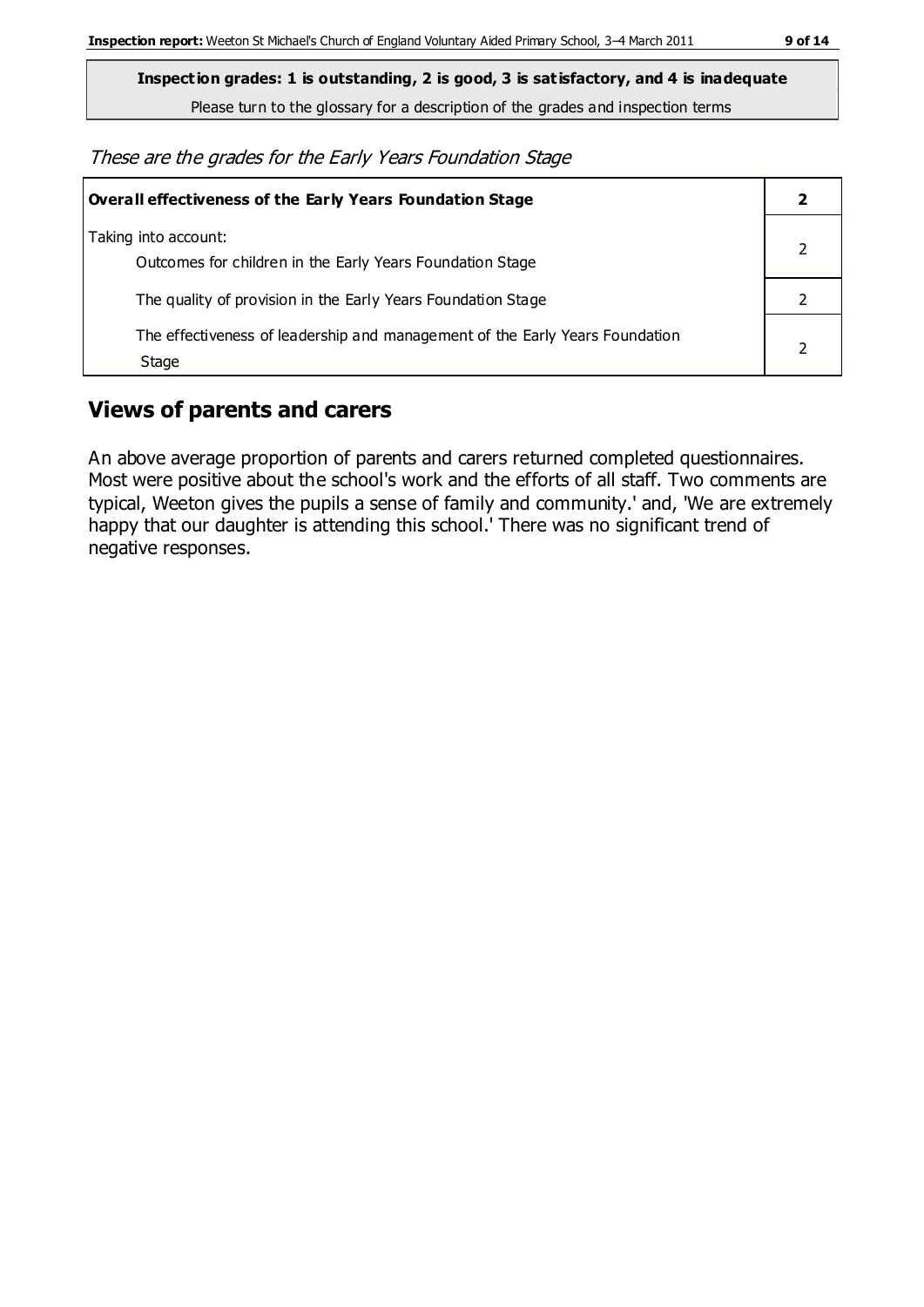#### **Responses from parents and carers to Ofsted's questionnaire**

Ofsted invited all the registered parents and carers of pupils registered at Weeton St Michael's Church of England Voluntary Aided Primary School to complete a questionnaire about their views of the school.

In the questionnaire, parents and carers were asked to record how strongly they agreed with 13 statements about the school.

The inspector received 28 completed questionnaires by the end of the on-site inspection. In total, there are 46 pupils registered at the school.

| <b>Statements</b>                                                                                                                                                                                                                                       |              | <b>Strongly</b><br>agree |                | <b>Agree</b>  |                | <b>Disagree</b> |              | <b>Strongly</b><br>disagree |  |
|---------------------------------------------------------------------------------------------------------------------------------------------------------------------------------------------------------------------------------------------------------|--------------|--------------------------|----------------|---------------|----------------|-----------------|--------------|-----------------------------|--|
|                                                                                                                                                                                                                                                         | <b>Total</b> | $\frac{0}{0}$            | <b>Total</b>   | $\frac{0}{0}$ | <b>Total</b>   | $\frac{0}{0}$   | <b>Total</b> | $\frac{0}{0}$               |  |
| My child enjoys school                                                                                                                                                                                                                                  | 19           | 68                       | 9              | 32            | 0              | $\mathbf 0$     | 0            | $\mathbf 0$                 |  |
| The school keeps my child<br>safe                                                                                                                                                                                                                       | 20           | 71                       | 7              | 25            | 0              | $\mathbf 0$     | $\mathbf 0$  | $\mathbf 0$                 |  |
| My school informs me about<br>my child's progress                                                                                                                                                                                                       | 17           | 61                       | $\overline{7}$ | 25            | $\overline{2}$ | $\overline{7}$  | $\mathbf 0$  | $\mathbf 0$                 |  |
| My child is making enough<br>progress at this school                                                                                                                                                                                                    | 19           | 68                       | $\overline{7}$ | 25            | $\mathbf{1}$   | 4               | $\mathbf 0$  | $\mathbf 0$                 |  |
| The teaching is good at this<br>school                                                                                                                                                                                                                  | 19           | 68                       | 7              | 25            | $\mathbf{1}$   | 4               | $\mathbf 0$  | $\mathbf 0$                 |  |
| The school helps me to<br>support my child's learning                                                                                                                                                                                                   | 18           | 64                       | 8              | 29            | $\mathbf{1}$   | 4               | $\mathbf 0$  | $\mathbf 0$                 |  |
| The school helps my child to<br>have a healthy lifestyle                                                                                                                                                                                                | 17           | 61                       | 8              | 29            | $\overline{2}$ | $\overline{7}$  | $\mathbf{1}$ | 4                           |  |
| The school makes sure that<br>my child is well prepared for<br>the future (for example<br>changing year group,<br>changing school, and for<br>children who are finishing<br>school, entering further or<br>higher education, or entering<br>employment) | 17           | 61                       | 8              | 29            | $\mathbf{1}$   | 4               | $\mathbf 0$  | $\mathbf 0$                 |  |
| The school meets my child's<br>particular needs                                                                                                                                                                                                         | 18           | 64                       | 8              | 29            | $\mathbf{1}$   | 4               | $\mathbf 0$  | $\mathbf 0$                 |  |
| The school deals effectively<br>with unacceptable behaviour                                                                                                                                                                                             | 18           | 64                       | $\overline{7}$ | 25            | $\mathbf{1}$   | 4               | $\mathbf 0$  | $\mathbf 0$                 |  |
| The school takes account of<br>my suggestions and concerns                                                                                                                                                                                              | 17           | 61                       | 7              | 25            | 1              | 4               | 0            | 0                           |  |
| The school is led and<br>managed effectively                                                                                                                                                                                                            | 19           | 68                       | 6              | 21            | $\pmb{0}$      | $\mathbf 0$     | $\mathbf{1}$ | $\overline{4}$              |  |
| Overall, I am happy with my<br>child's experience at this<br>school                                                                                                                                                                                     | 19           | 68                       | 7              | 25            | $\mathbf{1}$   | $\overline{4}$  | $\pmb{0}$    | $\pmb{0}$                   |  |

The table above summarises the responses that parents and carers made to each statement. The percentages indicate the proportion of parents and carers giving that response out of the total number of completed questionnaires. Where one or more parents and carers chose not to answer a particular question, the percentages will not add up to 100%.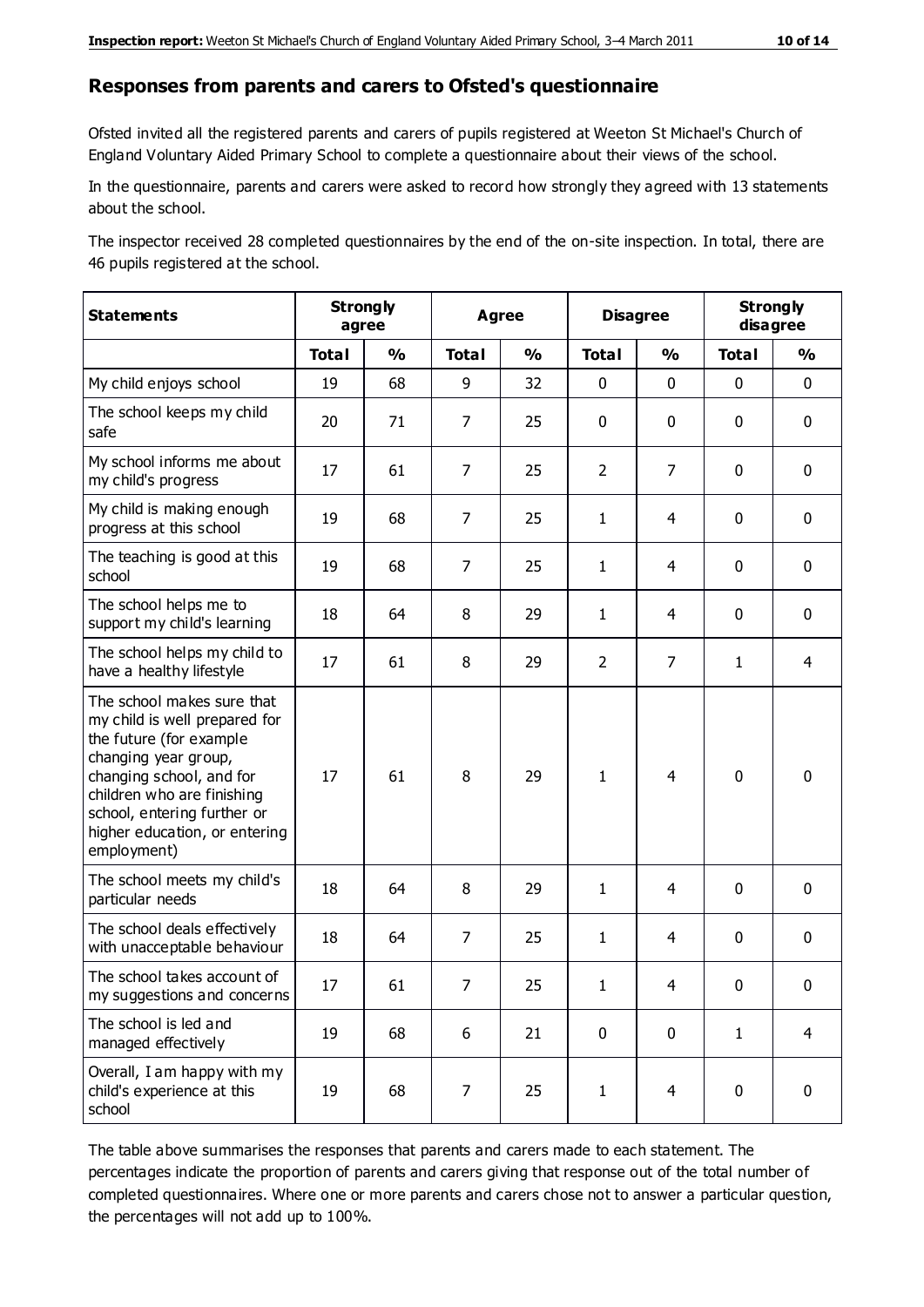## **Glossary**

| Grade   | <b>Judgement</b> | <b>Description</b>                                                                                                                                                                                                            |
|---------|------------------|-------------------------------------------------------------------------------------------------------------------------------------------------------------------------------------------------------------------------------|
| Grade 1 | Outstanding      | These features are highly effective. An outstanding school<br>provides exceptionally well for all its pupils' needs.                                                                                                          |
| Grade 2 | Good             | These are very positive features of a school. A school that<br>is good is serving its pupils well.                                                                                                                            |
| Grade 3 | Satisfactory     | These features are of reasonable quality. A satisfactory<br>school is providing adequately for its pupils.                                                                                                                    |
| Grade 4 | Inadequate       | These features are not of an acceptable standard. An<br>inadequate school needs to make significant improvement<br>in order to meet the needs of its pupils. Ofsted inspectors<br>will make further visits until it improves. |

#### **What inspection judgements mean**

#### **Overall effectiveness of schools**

|                       | Overall effectiveness judgement (percentage of schools) |      |                     |                   |
|-----------------------|---------------------------------------------------------|------|---------------------|-------------------|
| <b>Type of school</b> | <b>Outstanding</b>                                      | Good | <b>Satisfactory</b> | <b>Inadequate</b> |
| Nursery schools       | 59                                                      | 35   | 3                   | 3                 |
| Primary schools       | 9                                                       | 44   | 39                  | 7                 |
| Secondary schools     | 13                                                      | 36   | 41                  | 11                |
| Sixth forms           | 15                                                      | 39   | 43                  | 3                 |
| Special schools       | 35                                                      | 43   | 17                  | 5                 |
| Pupil referral units  | 21                                                      | 42   | 29                  | 9                 |
| All schools           | 13                                                      | 43   | 37                  | 8                 |

New school inspection arrangements were introduced on 1 September 2009. This means that inspectors now make some additional judgements that were not made previously.

The data in the table above are for the period 1 September 2009 to 31 August 2010 and are consistent with the latest published official statistics about maintained school inspection outcomes (see **[www.ofsted.gov.uk](http://www.ofsted.gov.uk/)**).

The sample of schools inspected during 2009/10 was not representative of all schools nationally, as weaker schools are inspected more frequently than good or outstanding schools.

Percentages are rounded and do not always add exactly to 100.

Sixth form figures reflect the judgements made for the overall effectiveness of the sixth form in secondary schools, special schools and pupil referral units.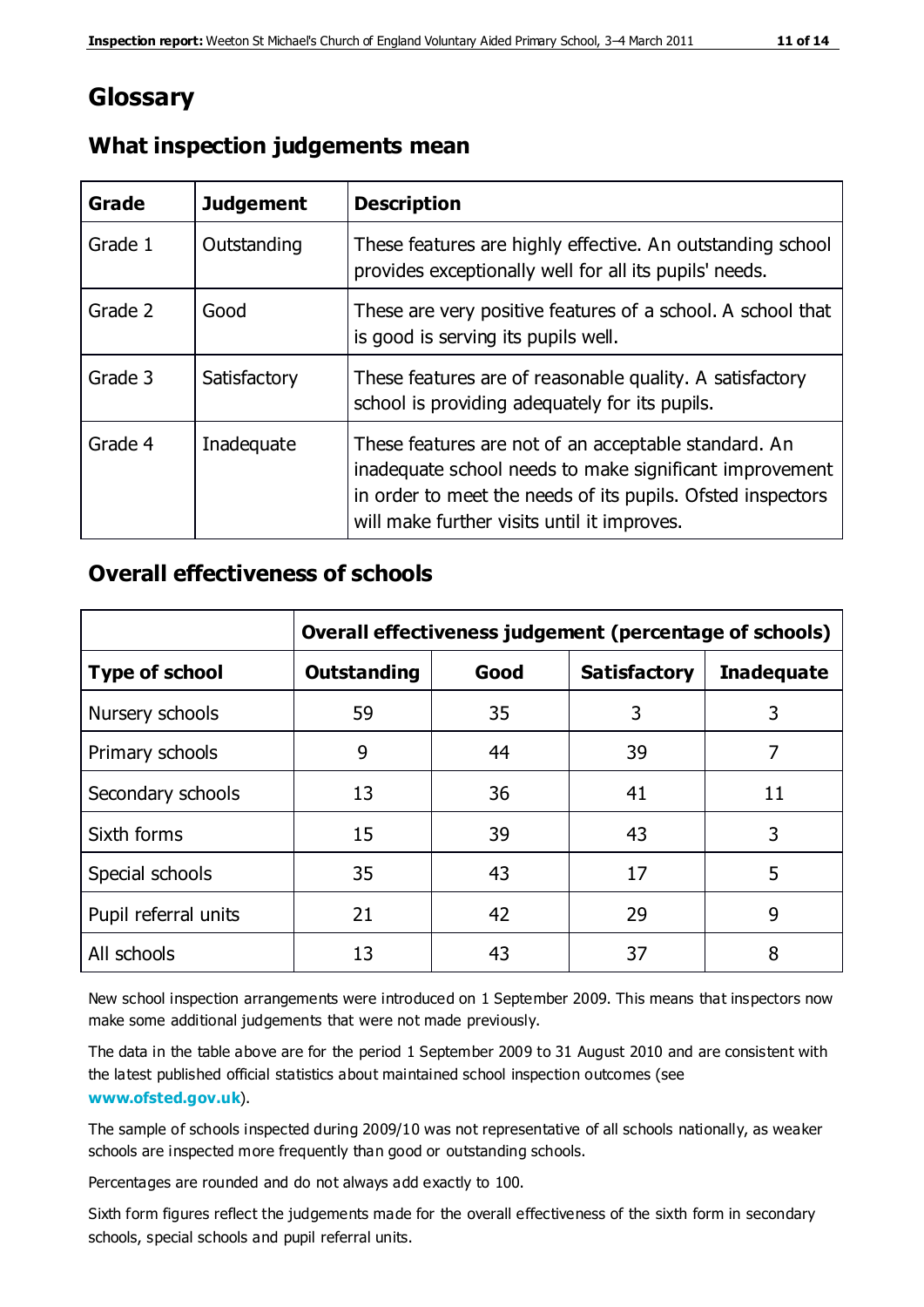## **Common terminology used by inspectors**

| Achievement:               | the progress and success of a pupil in their learning,<br>development or training.                                                                                                                                                          |
|----------------------------|---------------------------------------------------------------------------------------------------------------------------------------------------------------------------------------------------------------------------------------------|
| Attainment:                | the standard of the pupils' work shown by test and<br>examination results and in lessons.                                                                                                                                                   |
| Capacity to improve:       | the proven ability of the school to continue<br>improving. Inspectors base this judgement on what<br>the school has accomplished so far and on the quality<br>of its systems to maintain improvement.                                       |
| Leadership and management: | the contribution of all the staff with responsibilities,<br>not just the headteacher, to identifying priorities,<br>directing and motivating staff and running the school.                                                                  |
| Learning:                  | how well pupils acquire knowledge, develop their<br>understanding, learn and practise skills and are<br>developing their competence as learners.                                                                                            |
| Overall effectiveness:     | inspectors form a judgement on a school's overall<br>effectiveness based on the findings from their<br>inspection of the school. The following judgements,<br>in particular, influence what the overall effectiveness<br>judgement will be. |
|                            | The school's capacity for sustained<br>improvement.                                                                                                                                                                                         |
|                            | Outcomes for individuals and groups of pupils.                                                                                                                                                                                              |
|                            | The quality of teaching.                                                                                                                                                                                                                    |
|                            | The extent to which the curriculum meets<br>pupils' needs, including, where relevant,<br>through partnerships.                                                                                                                              |
|                            | The effectiveness of care, guidance and<br>support.                                                                                                                                                                                         |
| Progress:                  | the rate at which pupils are learning in lessons and<br>over longer periods of time. It is often measured by<br>comparing the pupils' attainment at the end of a key                                                                        |

stage with their attainment when they started.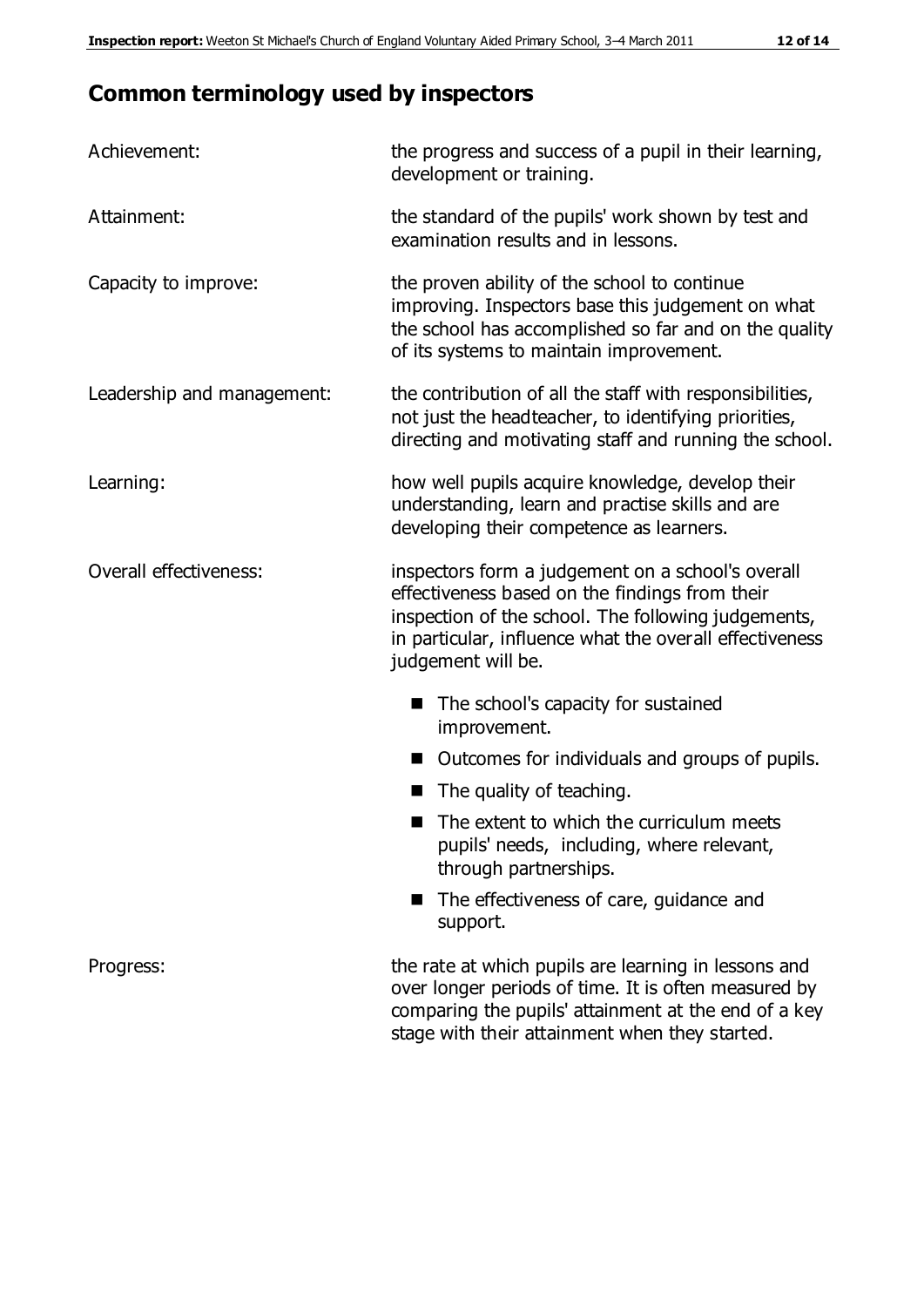#### **This letter is provided for the school, parents and carers to share with their children. It describes Ofsted's main findings from the inspection of their school.**



5 March 2011

#### Dear Pupils

#### **Inspection of Weeton St Michael's Church of England Voluntary Aided Primary School, Preston, PR4 3WD**

Thank you for the friendly welcome you gave me when I inspected your school. I enjoyed meeting you and seeing the many interesting things you do.

The inspection judges that your school is good and that:

- **D** by the end of Year 6 you attain average standards in English and mathematics
- your behaviour is exemplary and contributes to the school's friendly atmosphere
- $\blacksquare$  the way you are adopting a healthy lifestyle is outstanding
- $\blacksquare$  the curriculum is enlivened by the Community Carousel and visits to places such as the Grand Theatre in Blackpool
- you enjoy school and adults are interested in your views, as you indicated in your questionnaires
- $\blacksquare$  the headteacher, staff and the governing body are working hard to help you do better.

What we have asked your school to do now is to:

- $\blacksquare$  improve your writing and mathematical number skills by consistently giving you information about the specific next steps in learning
- $\blacksquare$  extend the good procedures for checking the quality of teaching and learning in English and mathematics to other subjects
- make better use of the outdoor area for children in reception to support their physical development.

All of you are a credit to your school and can help it improve further by continuing to try your best in your activities.

Yours sincerely,

Melvyn Hemmings

Lead Inspector